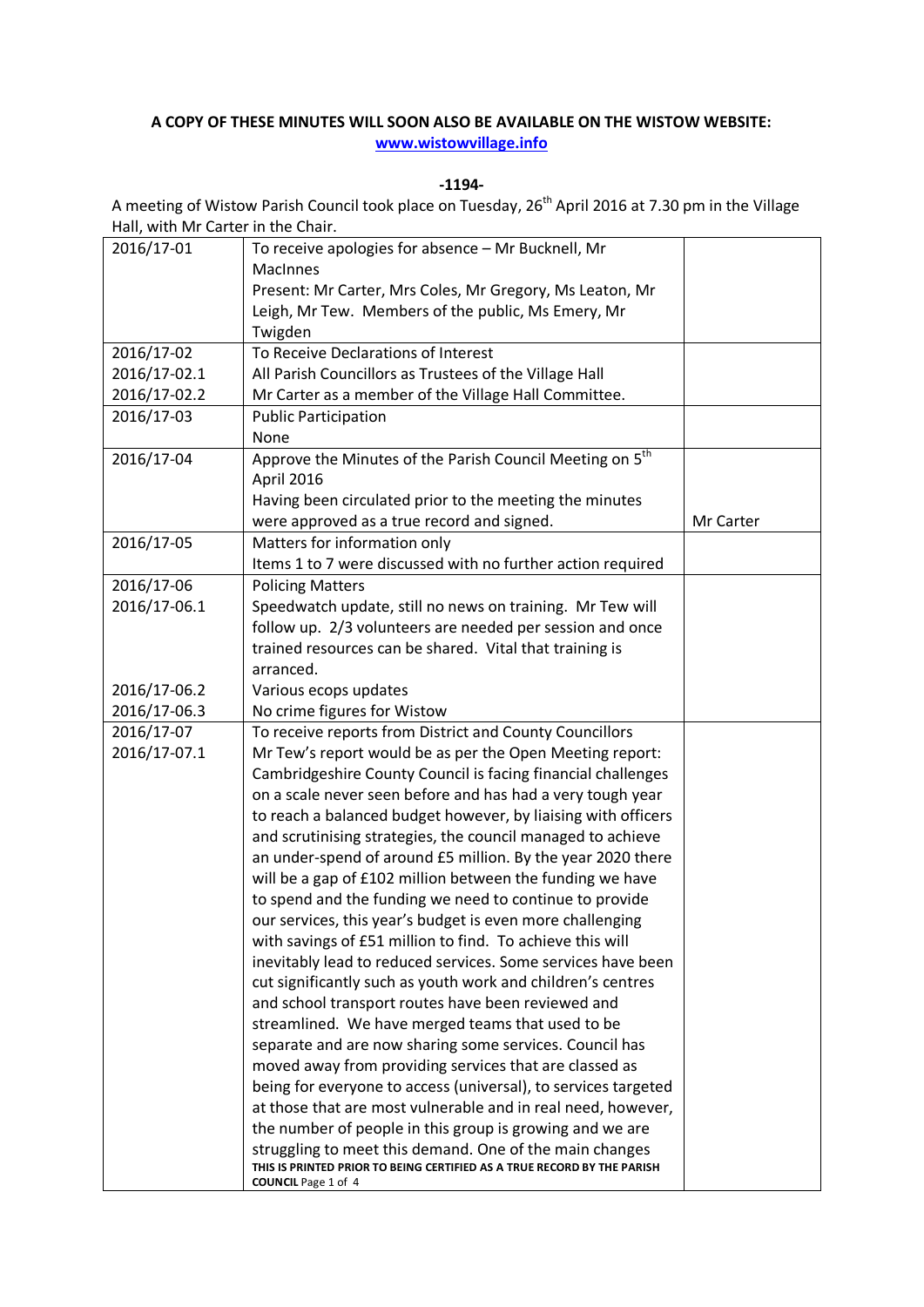|              | $-1195-$                                                                                              |  |
|--------------|-------------------------------------------------------------------------------------------------------|--|
|              | the County Council has made is the strategy of a programme                                            |  |
|              | called 'transforming lives' which is being rolled out from                                            |  |
|              | middle of April having proved effective in a pilot scheme                                             |  |
|              | where savings were achieved, this strategy is based on                                                |  |
|              | outcomes for the most vulnerable and elderly in our                                                   |  |
|              | communities, part of this strategy is a new point of contact                                          |  |
|              | called the Early help Contact Centre, this comes on line in                                           |  |
|              | early April which signposts to community organisations and                                            |  |
|              | our more complex services, which should improve the speed                                             |  |
|              | that enquiries are dealt with. We have increased the use of                                           |  |
|              | technology to meet people's needs, such as assistive                                                  |  |
|              | technology for older people so they require less face to face                                         |  |
|              | visits. However we are still delivering broadly the same                                              |  |
|              | services but at a lower cost which has been achieved                                                  |  |
|              | through reviewing departments and services and making                                                 |  |
|              | some significant restructures which have resulted in                                                  |  |
|              | reductions of staff, particularly management. Office space                                            |  |
|              | for Council staff has been reduced and, where it remains,                                             |  |
|              | the vast majority of staff do not have an assigned desk but                                           |  |
|              | have to share space and use a hot desk solution. In February                                          |  |
|              | it was agreed at full council to increase council tax by 2%                                           |  |
|              | which is ring fenced for Adult social care which will help                                            |  |
|              | alleviate the stress put on to the social care budget in the                                          |  |
|              | coming year. The main council tax was not increased.                                                  |  |
|              | Discussions have been ongoing on devolution, the County                                               |  |
|              | Council voted 64 with one abstention to carry on with                                                 |  |
|              | discussion however the deal that was put forward by                                                   |  |
|              | government was not accepted and it was agreed that a new                                              |  |
|              | deal should be negotiated and brought back to the table. In                                           |  |
|              | Wistow Potholes and road surfaces have been patched, the                                              |  |
|              | top of Wistow Toll has also been reported to highways                                                 |  |
|              | officers, new initiatives have been put in place to help                                              |  |
|              | mitigate reductions in services to the elderly and most                                               |  |
|              | vulnerable, a monthly walk about is now taking place so that                                          |  |
|              | any seen problems can be reported ASAP to the appropriate                                             |  |
|              | services. A new reporting system is being trialled and if                                             |  |
|              | successful will be rolled out in the next couple of months                                            |  |
|              | which should speed up the reporting process. Mr Gregory                                               |  |
|              | asked how much the new system had cost and Mr Tew                                                     |  |
|              | explained that it had been within the Transformation fund                                             |  |
|              | and as the new system allows reporting with photographs                                               |  |
|              | savings will be made. Mr Tew reported that we have a                                                  |  |
|              | volunteer for the Elderly Community Navigator.                                                        |  |
| 2016/17-07.2 | Mr Bucknell and Mrs Curtis were absence and had not                                                   |  |
|              | provided reports.                                                                                     |  |
| 2016/17-08   | Finance                                                                                               |  |
| 2016/17-08.1 | The Financial Statement and Cashflow for April was                                                    |  |
|              | discussed. It was decided to reallocate the £5,000 in the                                             |  |
|              | playground budget to lighting and Parish Plan as grants were                                          |  |
|              | THIS IS PRINTED PRIOR TO BEING CERTIFIED AS A TRUE RECORD BY THE PARISH<br><b>COUNCIL</b> Page 2 of 4 |  |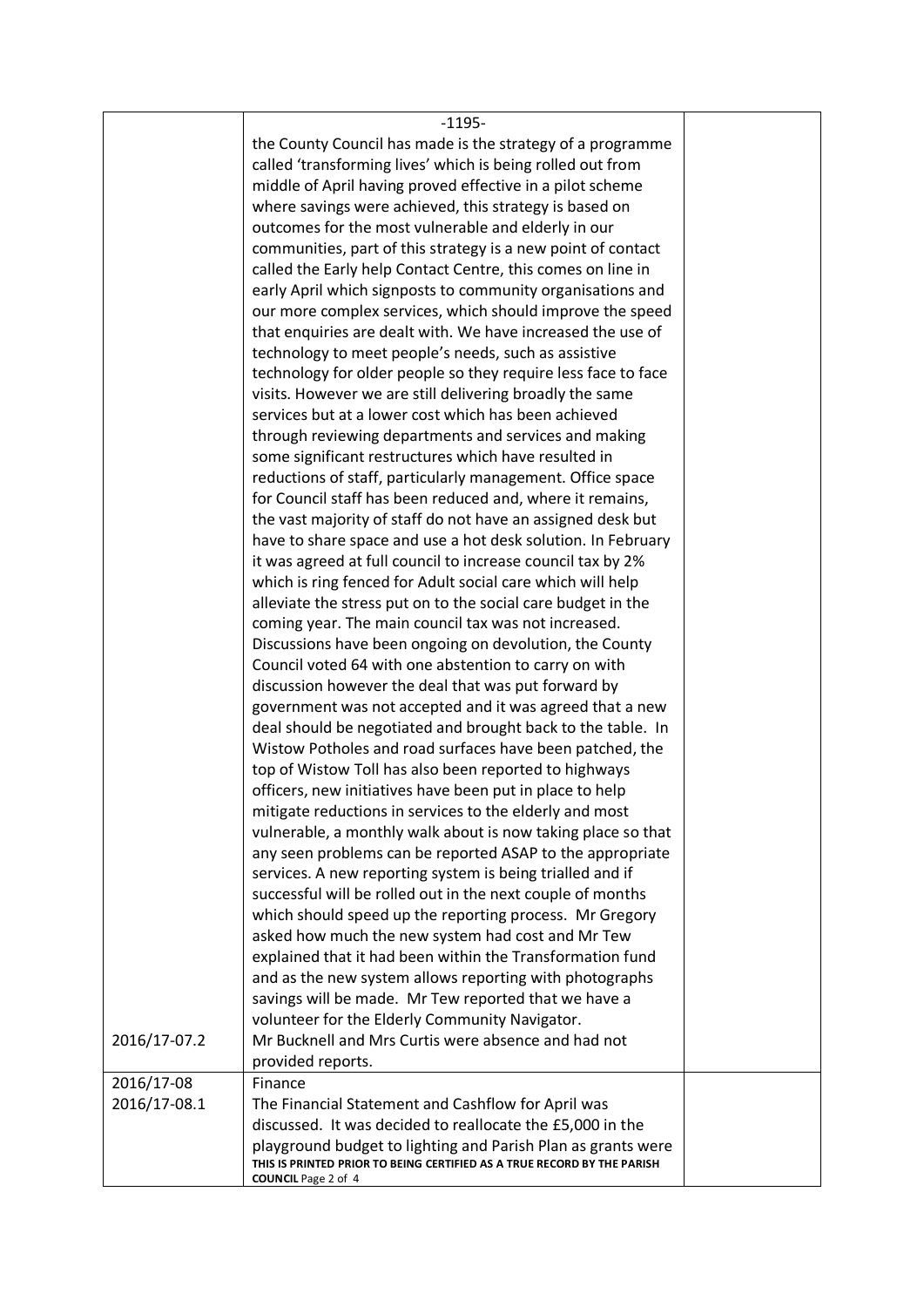|              | $-1196-$                                                                                              |             |
|--------------|-------------------------------------------------------------------------------------------------------|-------------|
|              | available for the proposed playground projects. The Parish                                            |             |
|              | Plan and Lighting earmarked funds are for MVAS, CCTV and                                              |             |
|              | possible improvements to lighting.                                                                    |             |
| 2016/17-08.2 | payment of the following was approved                                                                 |             |
|              | Environment Agency, drainage<br>£14.25                                                                |             |
|              |                                                                                                       |             |
|              | Mrs P Coles, salary<br>£303.93                                                                        |             |
|              | Mrs P Coles, expenses<br>£14.08                                                                       |             |
|              | c) Income in April - precept £11,000                                                                  |             |
| 2016/17-09   | Correspondence                                                                                        |             |
| 2016/17-09.1 | Follow up email from Mr Cook, Mr Carter has now been to                                               |             |
|              | see him.                                                                                              |             |
| 2016/17-10   | To consider any Planning Applications received and planning                                           |             |
|              | related issues                                                                                        |             |
| 2016/17-10.1 | None received                                                                                         |             |
| 2016/17-10.2 | A copy of the planning presentation had been emailed                                                  |             |
|              | round.                                                                                                |             |
| 2016/17-10.3 | The Clerk had spoken with Planning and the Enforcement                                                |             |
|              | Officer was already aware of the wall in Harris Lane.                                                 | Mr Carter   |
| 2016/17-11   | <b>Highways Report/Traffic Matters</b>                                                                | Mr Leigh/Ms |
| 2016/17-11.1 | Ongoing discussion regarding MVAS, specification to be                                                | Leaton      |
|              | reviewed and decided.                                                                                 |             |
| 2016/17-11.2 | It was unanimously agreed to enter into joint purchase of                                             |             |
|              | speedwatch kit, to share with Bury and Upwood at a cost of                                            |             |
|              | £833. No contribution would be made until training had                                                |             |
|              | been provided and we were in a position to make use of the                                            |             |
|              | kit.                                                                                                  |             |
| 2016/17-11.3 | The Parish Council had been asked to look at the possibility                                          |             |
|              | of installing CCTV cameras at both ends of the village. The                                           |             |
|              | Clerk had spoken to PSK who provide the cameras in                                                    |             |
|              | Somersham and work with HDC. The cost would be in the                                                 |             |
|              | order of £2000 and it is recommended to install on the end                                            | Mr Leigh    |
|              | of a residential property. Mr Leigh was tasked to find out                                            |             |
|              | about Data Protection and look into this further.                                                     |             |
|              |                                                                                                       |             |
| 2016/17-12   | <b>Maintenance Issues</b>                                                                             |             |
| 2016/17-12.1 | Mr Carter and Mr MacInnes were working through the list of                                            |             |
|              | repairs at the Playground. Mr Carter is working through the                                           | Mr Carter   |
|              | grant application for the new equipment.                                                              |             |
| 2016/17-12.2 | Mr Gregory had completed the risk assessment forms.                                                   |             |
| 2016/17-13   | <b>Administration issues</b>                                                                          |             |
| 2016/17-13.1 | Complaints procedure, Mr Carter will prepare in time for                                              | Mr Carter   |
|              | <b>AGM</b>                                                                                            |             |
| 2016/17-13.2 | Paperwork had been delivered to Mrs Moore for audit.                                                  | Clerk       |
| 2016/17-13.3 | Mrs Emery is interested in joining the Parish Council. The                                            | Clerk       |
|              | Clerk will forward the necessary forms.                                                               |             |
| 2016/17-13.4 | There were no actions resulting from the Open Meeting. It                                             |             |
|              | should be noted that the Village Hall report as read                                                  |             |
|              | contained information from last year's report which should                                            | Clerk       |
|              | be omitted. Speedwatch report would be summarised.                                                    |             |
|              | THIS IS PRINTED PRIOR TO BEING CERTIFIED AS A TRUE RECORD BY THE PARISH<br><b>COUNCIL</b> Page 3 of 4 |             |
|              |                                                                                                       |             |